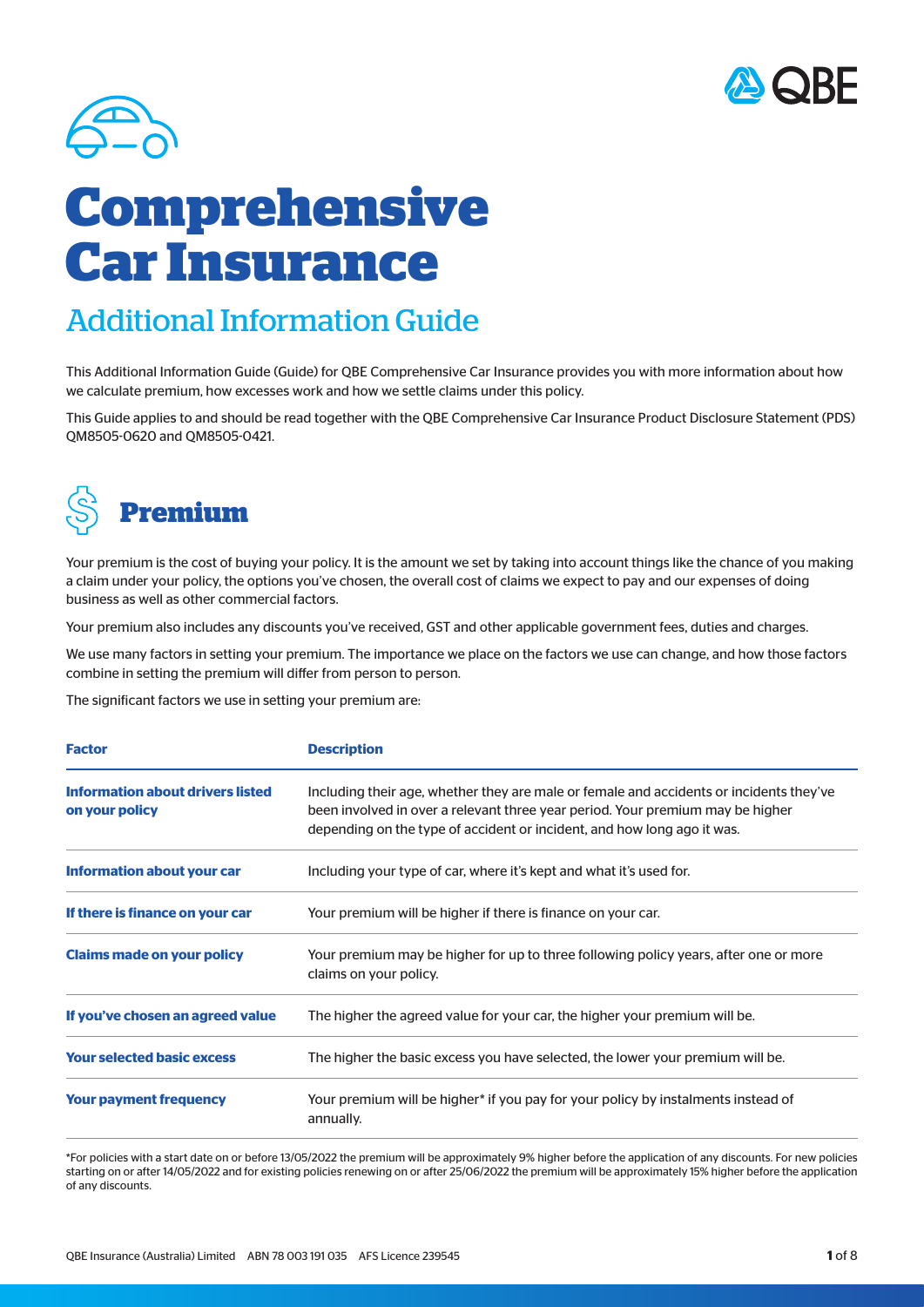

# **Cover options**

An additional premium applies for each option that you add to your policy:

#### **'No Excess' Windscreen**

We determine the additional premium for this option based on the level of basic excess you have selected. The higher your basic excess, the higher the additional premium for this option.



# **Hire Car – Extra**

An additional premium applies for this option.



# **Choice of Repairer**

We determine the additional premium for this option based on your other policy details. It can make your premium up to 10% higher.

# **Renewals**

Each time you renew your policy, your premium is likely to change even if your insured circumstances haven't changed. This is because we use many factors in setting your premium.

When we set your renewal premium we'll consider how much it was before, and we may limit any increase in that renewal term.

# **Discounts**

We may offer discounts or other special offers from time to time. A discount that you have received will be displayed in the premium breakdown on your Certificate of Insurance or else included within your premium.



# **When does an excess apply?**

In most cases, you'll need to contribute an amount towards the cost of a claim you make on your policy.

The table on page 3 explains the excesses that apply to common claim types. For other types of claims, we'll tell you what excesses apply when you make a claim.

Please refer to your Certificate of Insurance for the excesses which apply to your policy.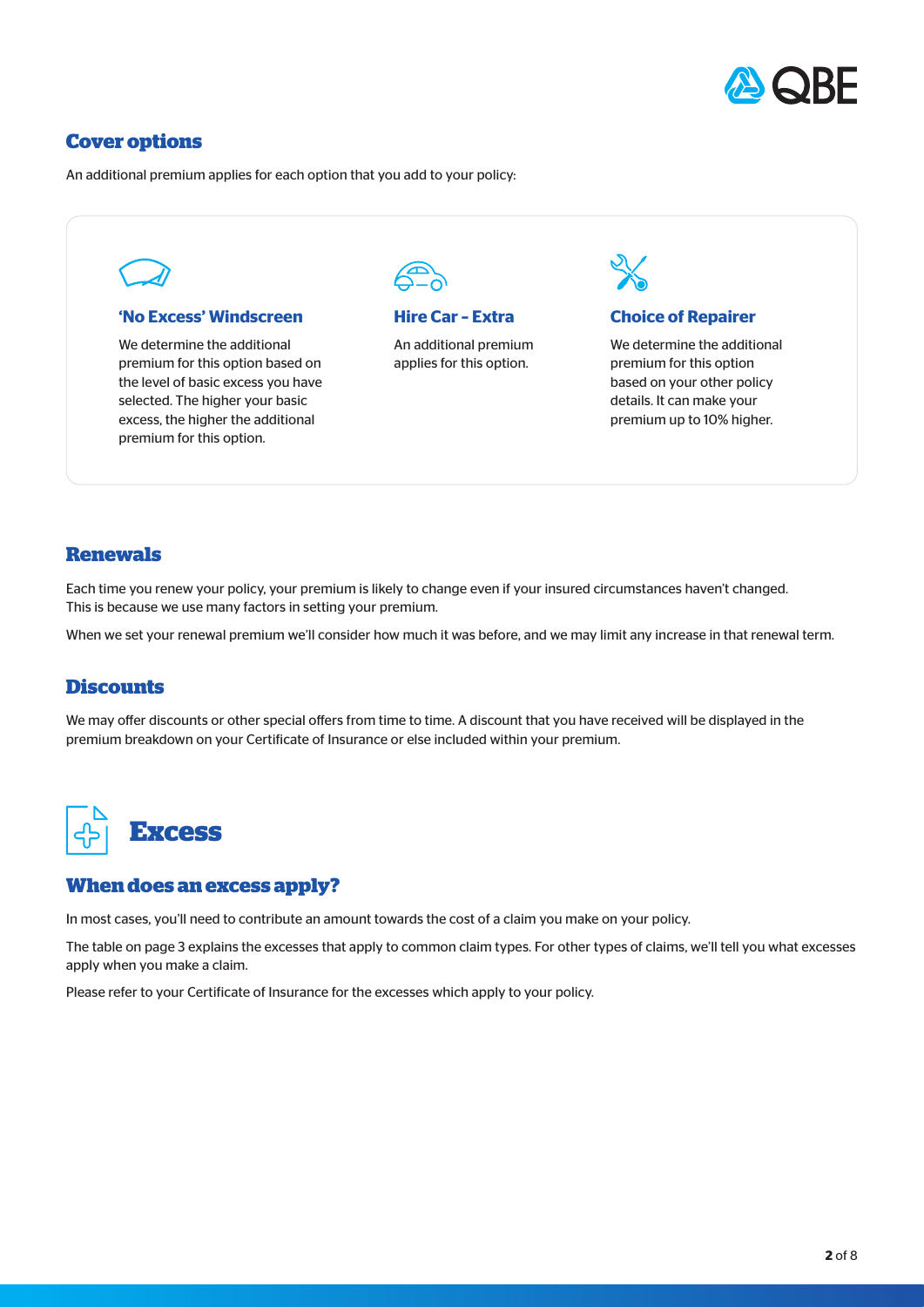

# **When does an excess apply?**

|                                                                                                                                                                                                                                                                                                                   |                     |                                                                                      |                                    | If shown on your<br><b>Certificate of Insurance</b> |
|-------------------------------------------------------------------------------------------------------------------------------------------------------------------------------------------------------------------------------------------------------------------------------------------------------------------|---------------------|--------------------------------------------------------------------------------------|------------------------------------|-----------------------------------------------------|
| <b>Type of claim</b>                                                                                                                                                                                                                                                                                              | <b>Basic excess</b> | <b>Age excess</b>                                                                    | <b>Additional</b><br>policy excess | <b>Additional</b><br>driver excess                  |
| <b>Driver of your car caused or contributed</b><br>to the incident<br>This excess does not apply to learner drivers<br>Ш                                                                                                                                                                                          |                     | L.<br><b>Drivers under 25:</b><br>Listed drivers: \$600<br>Unlisted drivers: \$1,600 | Ш                                  | L.                                                  |
| <b>Not-at-fault car accident</b><br>Means when we determine the driver of your car did not<br>cause or contribute to the accident claimed and you are<br>able to provide us with the full name and address of each<br>person responsible, and if they were using a vehicle, each<br>vehicle's registration number |                     |                                                                                      |                                    |                                                     |
| Damage while your car is parked<br>Will not apply if you are able to provide us with the<br>$\mathscr{C}_1$<br>full name and address of each person responsible,<br>and if they were using a vehicle, the vehicle's<br>registration number                                                                        |                     |                                                                                      |                                    |                                                     |
| <b>Fire, theft or attempted theft</b><br><b>Malicious damage</b><br>Will not apply if full name and address of person<br>$\Box$ responsible is provided                                                                                                                                                           |                     |                                                                                      |                                    |                                                     |
| Storm, hail or bushfire damage                                                                                                                                                                                                                                                                                    |                     |                                                                                      |                                    |                                                     |
| Windscreen repair only, without glass<br>replacement needed                                                                                                                                                                                                                                                       |                     |                                                                                      |                                    |                                                     |
| <b>Windscreen replacement</b><br>Will not apply if 'No Excess' Windscreen option<br>has been added to policy                                                                                                                                                                                                      |                     |                                                                                      |                                    |                                                     |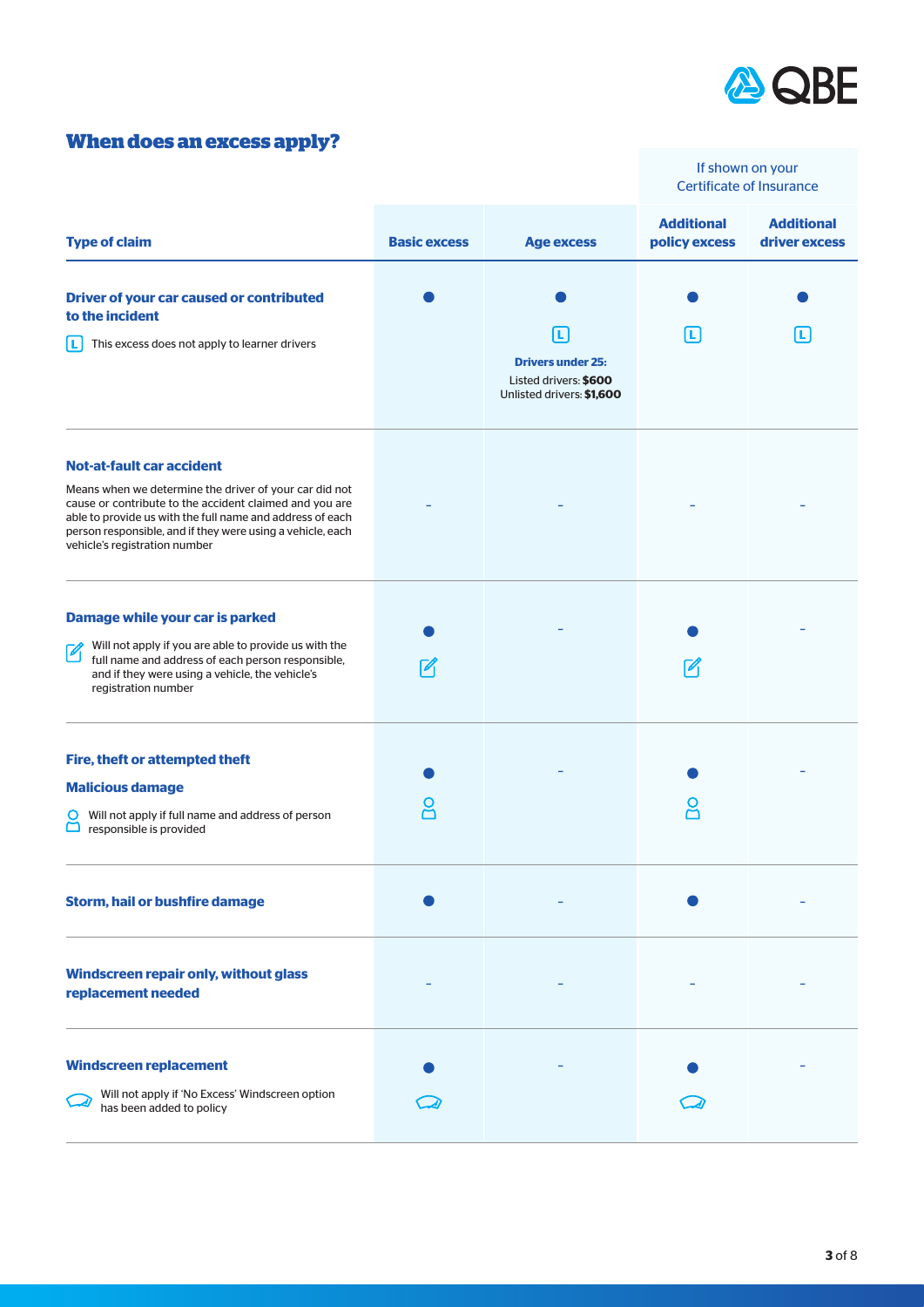



These claims payment examples are based on hypothetical scenarios designed to illustrate how a claim payment might typically be calculated. These claims examples are a guide only and do not form part of your policy's cover.

If you lodge a claim under this policy, it will be assessed and settled in accordance with your policy's terms, including the terms and excesses stated on your Certificate of Insurance.

You should read the PDS and your Certificate of Insurance for full details of cover including the policy limits, conditions and exclusions which apply to your policy.

Each claim example uses AUD currency, inclusive of GST, and assumes the claimant is not registered for GST.

# **Example 1 – Insured's car is hit by another car**

Lei, 30, was driving her car and another car crashed into her. Lei's car was damaged and was no longer safe to drive. Lei did not cause the accident and provided us with the other driver's name, address and registration number.

#### **Insurance details**

| Insured value of car            | Market value | <b>Finance</b> | Nil           |
|---------------------------------|--------------|----------------|---------------|
| <b>Cover option(s) selected</b> | None         | <b>Premium</b> | Paid annually |
| <b>Basic excess</b>             | \$900        |                |               |

## **How we settled the claim**

|                         |         | address and registration number. So Lei did <b>not</b> have to pay her basic excess.                                                                                                                                                          |
|-------------------------|---------|-----------------------------------------------------------------------------------------------------------------------------------------------------------------------------------------------------------------------------------------------|
| <b>No excess</b>        | \$0     | We determined Lei was <i>not-at-fault</i> as she did not cause or in any way<br>contribute to the accident and she provided us with the other driver's name,                                                                                  |
| <b>Total claim cost</b> | \$4,675 |                                                                                                                                                                                                                                               |
| Hire car cost           | \$300   | As we determined Lei was <i>not-at-fault</i> , we arranged and paid for the<br>reasonable daily cost of a hire car that suited her mobility needs for the<br>4 days while her car was being repaired. We paid the hire car provider directly. |
| <b>Cost of repairs</b>  | \$4,100 | We determined Lei's car was repairable and paid \$4,100 to the repairer.                                                                                                                                                                      |
| <b>Towing cost</b>      | \$275   | As Lei's car was not safe to drive, we arranged for it to be towed for<br>assessment and paid for the reasonable cost of towing. We paid the towing<br>service directly.                                                                      |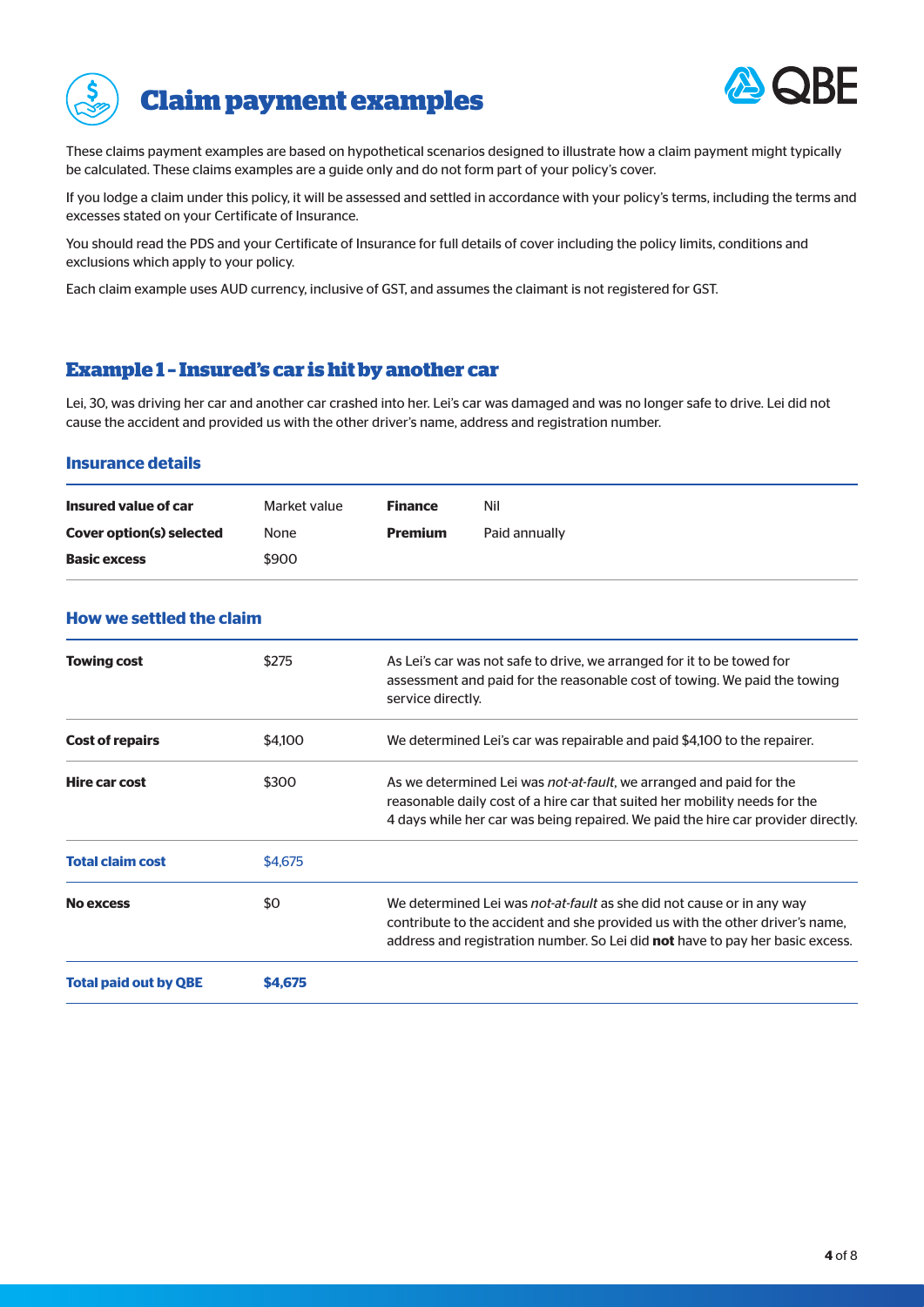

# **Example 2 – Insured's car is damaged whilst parked**

Tom, 44, parked his car in a car park. He came back and noticed one of the passenger side doors had been damaged. Tom's car was still safe to drive.

#### **Insurance details**

| Insured value of car            | Agreed value | <b>Finance</b> | Nil                 |
|---------------------------------|--------------|----------------|---------------------|
| <b>Cover option(s) selected</b> | <b>None</b>  | <b>Premium</b> | Paid by instalments |
| <b>Basic excess</b>             | \$800        |                |                     |

| <b>How we settled the claim</b> |  |
|---------------------------------|--|
|---------------------------------|--|

| <b>Cost of repairs</b>       | \$2,700 | We determined Tom's car was repairable and paid \$2,700 to the repairer.                                                                  |
|------------------------------|---------|-------------------------------------------------------------------------------------------------------------------------------------------|
| <b>Total claim cost</b>      | \$2,700 |                                                                                                                                           |
| <b>Excess</b>                | \$800   | As Tom was unable to provide us with the name, address and registration<br>number of the person responsible, he paid us his basic excess. |
| <b>Total paid out by QBE</b> | \$1,900 |                                                                                                                                           |

# **Example 3 – Insured's windscreen is chipped and needs repair**

Zane was playing tennis with a mate and when he returned to his car he noticed a minor chip to his front windscreen. He called QBE to make a claim.

#### **Insurance details**

| Value of car                    | Market value | <b>Finance</b> | Nil                                                                                                                                |
|---------------------------------|--------------|----------------|------------------------------------------------------------------------------------------------------------------------------------|
| <b>Cover option(s) selected</b> | None         | <b>Premium</b> | Paid annually                                                                                                                      |
| <b>Basic excess</b>             | \$800        |                |                                                                                                                                    |
| <b>How we settled the claim</b> |              |                |                                                                                                                                    |
| <b>Cost of repairs</b>          | \$95         |                | We determined Zane's windscreen was repairable, by safely filling in the chip.<br>We paid \$95 to the service provider we engaged. |
| <b>Total claim cost</b>         | \$95         |                |                                                                                                                                    |
| <b>No excess</b>                | \$0          |                | The windscreen could be repaired and didn't need to be replaced, so Zane did<br><b>not</b> have to pay his basic excess.           |
| <b>Total paid out by QBE</b>    | \$95         |                |                                                                                                                                    |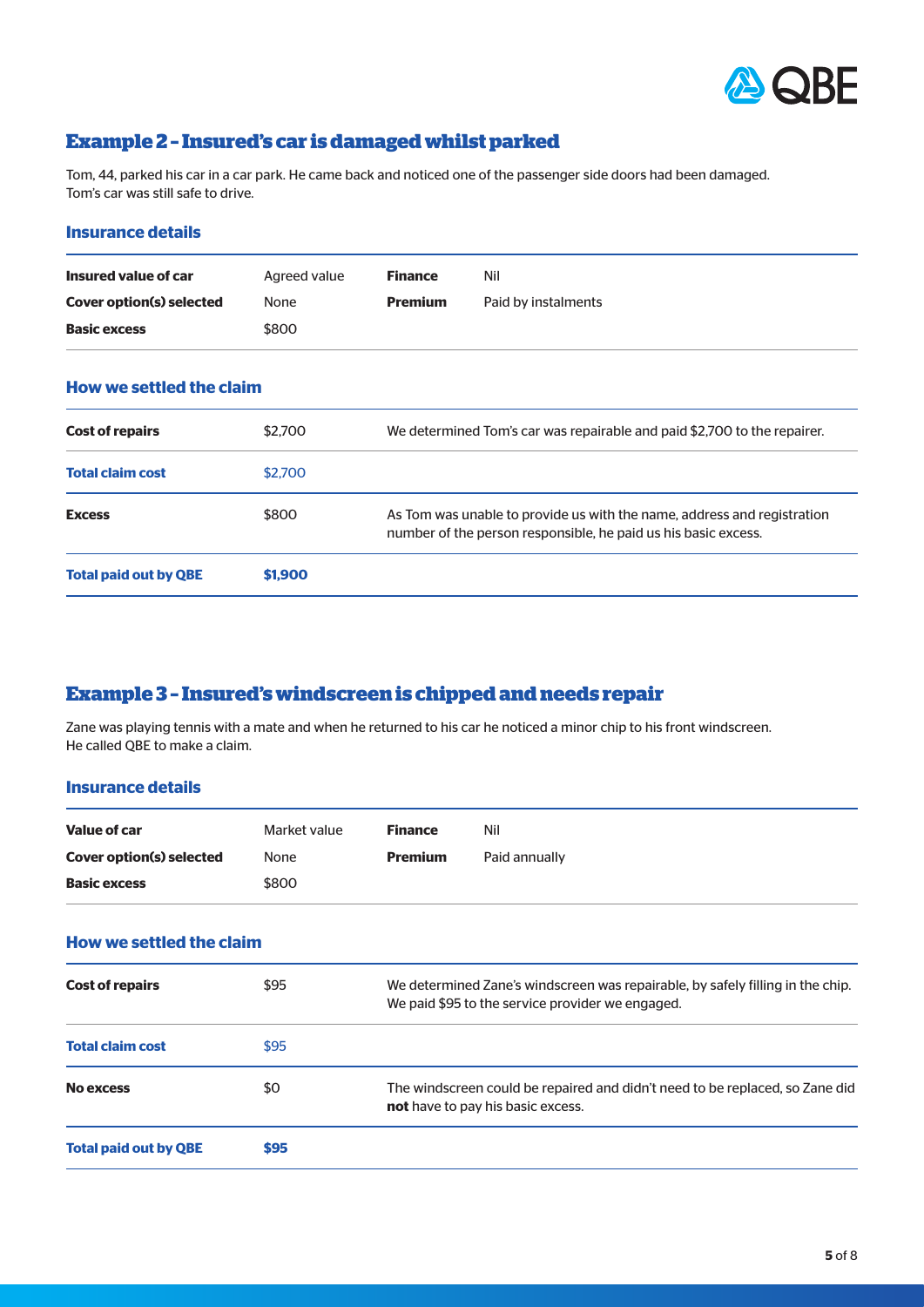

# **Example 4 – Insured's car crashes into someone else's property**

Peter, 22, crashed into the brick fence and mailbox of a house next door to a friend he was visiting. Peter was not injured, but his car was damaged and not safe to drive. The fence and mailbox were both damaged.

#### **Insurance details**

| Insured value of car            | Agreed value     | <b>Finance</b>                             | Nil                 |
|---------------------------------|------------------|--------------------------------------------|---------------------|
| <b>Cover option(s) selected</b> | Hire Car - Extra | <b>Premium</b>                             | Paid by instalments |
| <b>Basic excess</b>             | \$800            | Age excess<br>(under 25 listed)<br>driver) | \$600               |

# **How we settled the claim**

| <b>Towing cost</b>                                 | \$380    | As Peter's car was not safe to drive, we arranged for it to be towed for<br>assessment and paid for the reasonable cost of towing. We paid the towing<br>service directly.                                                                                  |
|----------------------------------------------------|----------|-------------------------------------------------------------------------------------------------------------------------------------------------------------------------------------------------------------------------------------------------------------|
| <b>Cost of repairs to Peter's car</b>              | \$5,500  | We determined Peter's car was repairable and paid \$5,500 to the repairer.                                                                                                                                                                                  |
| <b>Cost of repairs to the fence</b><br>and mailbox | \$6,400  | Once we assessed the damage, we paid \$6,400 to the owner of the house.                                                                                                                                                                                     |
| <b>Hire car cost</b>                               | \$600    | Peter had chosen the cover option <i>Hire Car - Extra</i> , so we arranged and paid<br>for the reasonable daily cost of a hire car that suited his mobility needs for the<br>8 days it took his car to be repaired. We paid the hire car provider directly. |
| <b>Total claim cost</b>                            | \$12,880 |                                                                                                                                                                                                                                                             |
| <b>Excess</b>                                      | \$1,400  | Peter was at fault for the incident and a listed driver on the policy. Peter paid<br>us a total excess of \$1,400, made up of his basic excess of \$800 and his age<br>excess of \$600.                                                                     |
| <b>Total paid out by QBE</b>                       | \$11,480 |                                                                                                                                                                                                                                                             |
|                                                    |          |                                                                                                                                                                                                                                                             |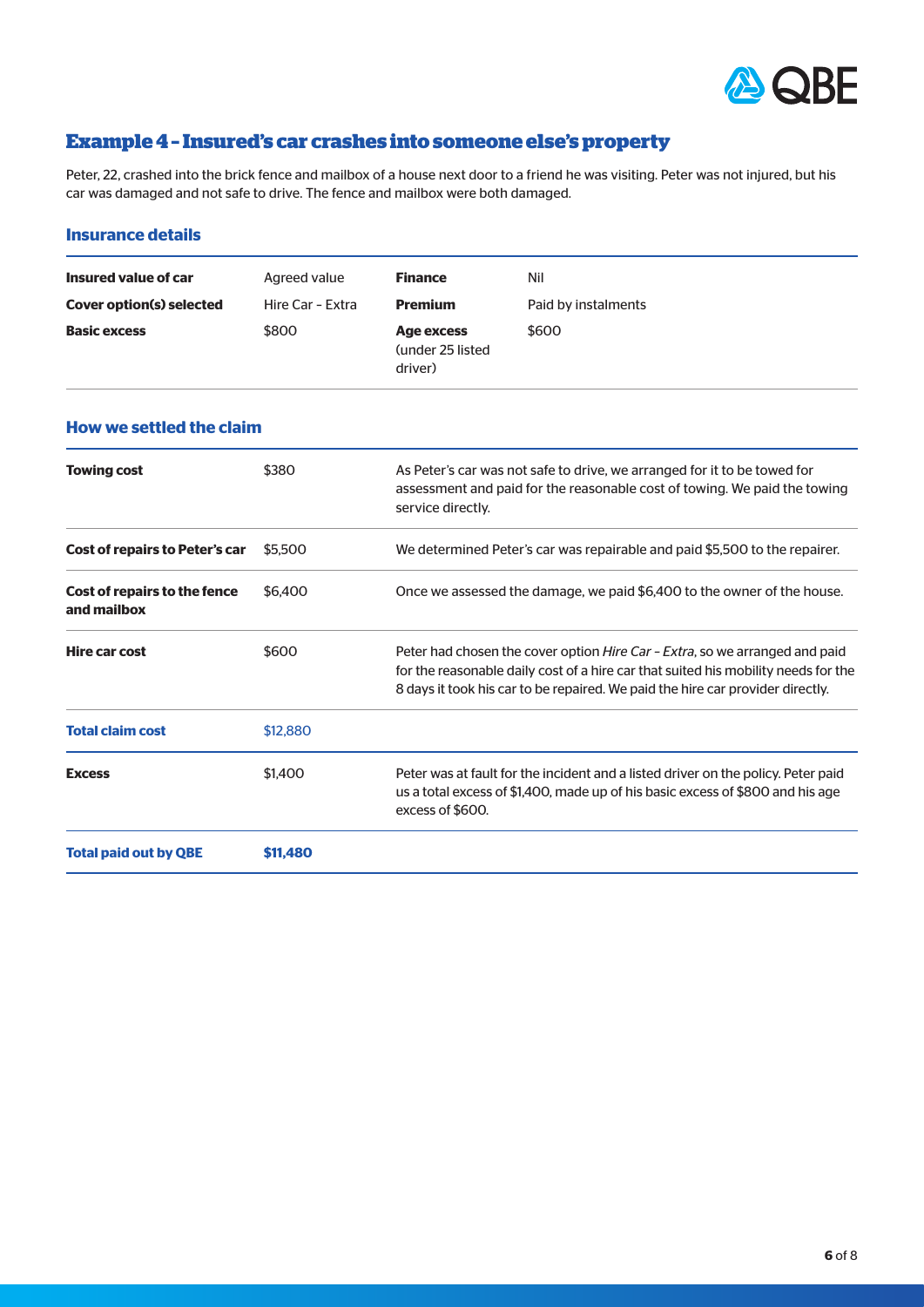

# **Example 5 – Insured's car is hit by another car and damaged beyond repair**

Jim, 62, was driving with his wife and a car travelling in the other direction swerved and crashed into his 5 year old car. Jim and his wife were ok but were more than 150km from home and needed overnight accommodation. Jim did not cause the accident and provided us with the other driver's name, address and registration number. Jim's car was not safe to drive and needed towing.

#### **Insurance details**

| Insured value of car            | Agreed value | <b>Finance</b> | Yes           |
|---------------------------------|--------------|----------------|---------------|
| <b>Cover option(s) selected</b> | <b>None</b>  | <b>Premium</b> | Paid annually |
| <b>Basic excess</b>             | \$900        |                |               |

# **How we settled the claim**

| \$750    | As Jim's car was not safe to drive, we arranged for the car to be towed for<br>assessment and paid for the reasonable cost of towing. We paid the towing<br>service directly.                                                                |
|----------|----------------------------------------------------------------------------------------------------------------------------------------------------------------------------------------------------------------------------------------------|
| \$27,000 | We determined Jim's car was a total loss.                                                                                                                                                                                                    |
|          | Jim's car was 5 years old so it did not meet the policy's conditions for new<br>car replacement.                                                                                                                                             |
| \$2,000  | We paid the finance company the amount owing on Jim's car loan.                                                                                                                                                                              |
| \$25,000 | We paid Jim the agreed value on his car less the amount owing on his<br>car loan.                                                                                                                                                            |
| \$720    | As Jim and his wife were more than 100km from home, we reimbursed them<br>for their essential accommodation and transport to get back home.                                                                                                  |
| \$28,470 |                                                                                                                                                                                                                                              |
| \$0      | We determined Jim was <i>not-at-fault</i> as he did not cause or in any way<br>contribute to the accident and he provided us with the other driver's name,<br>address and registration number. So, Jim did not have to pay his basic excess. |
| \$28,470 |                                                                                                                                                                                                                                              |
|          |                                                                                                                                                                                                                                              |

*Note: Once we paid Jim's total loss claim his policy came to an end. Jim was not entitled to any refund of premium paid as our contract with him had been fulfilled.*